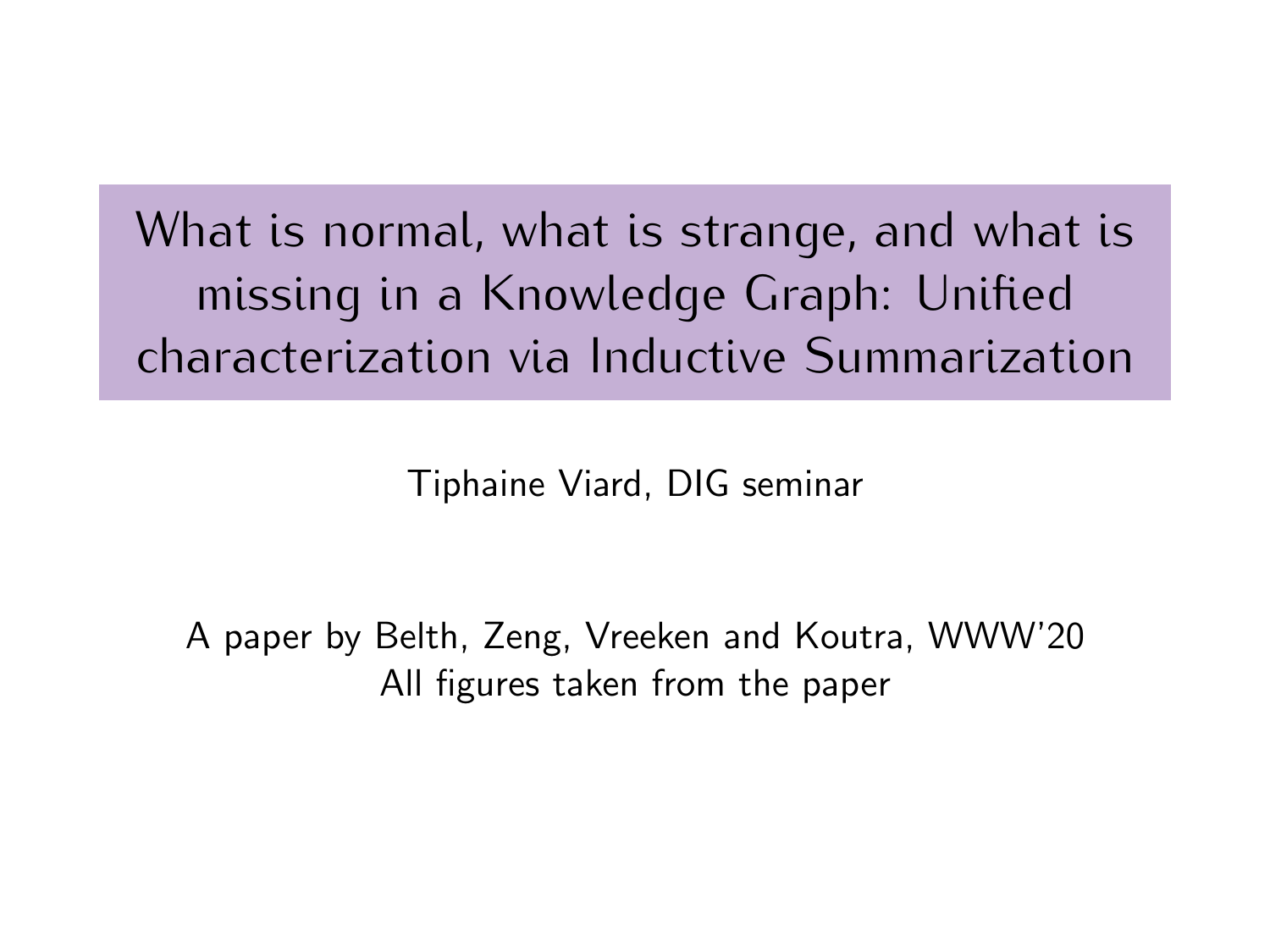### Goals and overview

#### Provide a unified solution to KG characterization

Find what is normal, infer what is abnormal

Rules are labeled, rooted graphs



"Books are written by authors, who are born in countries" ✓ "Authors writes Books" ✗

Find the rules that best compress the KG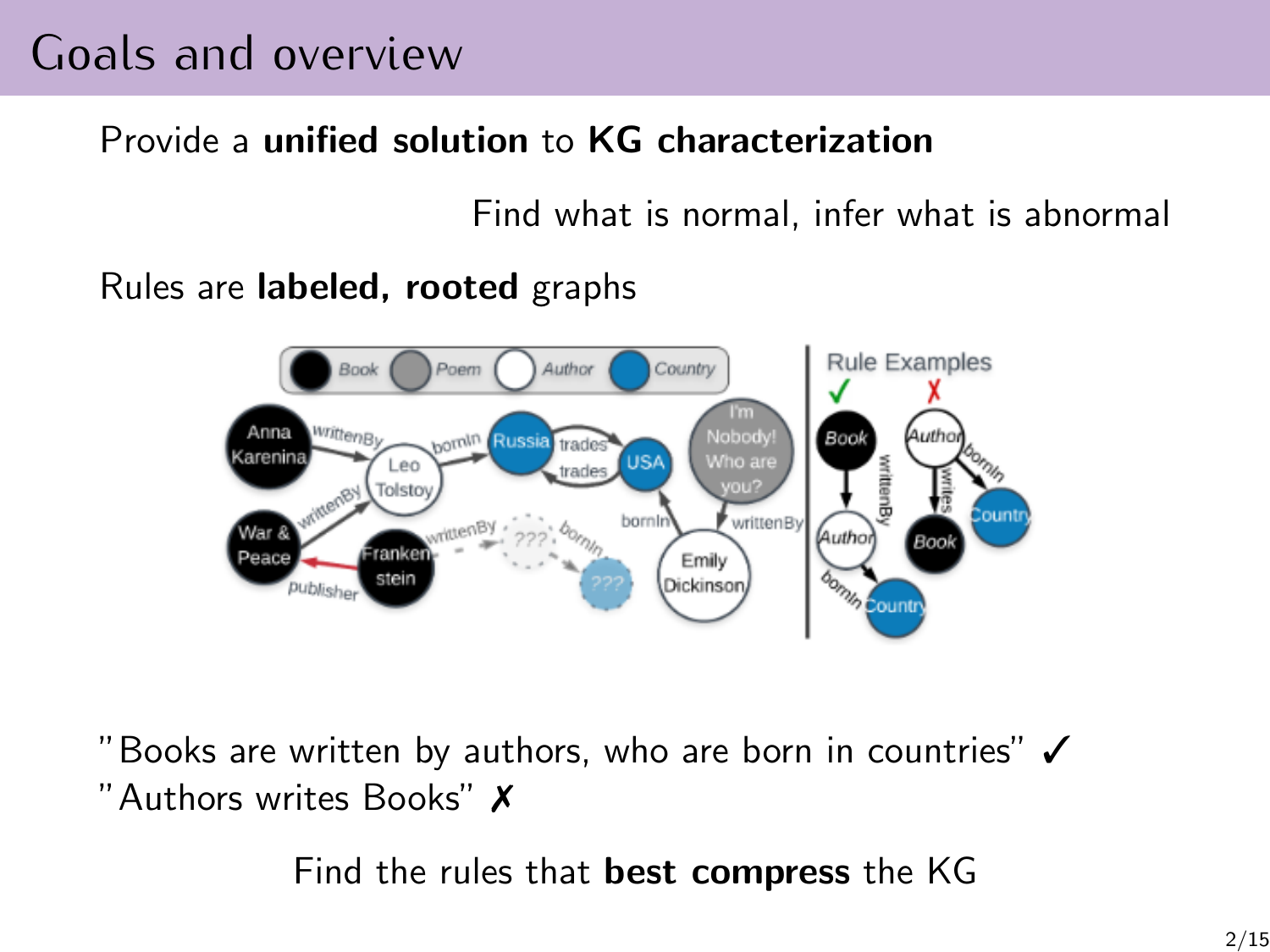Given a KG G, and ideal KG  $\hat{G}$ , find a concise model  $M*$  of inductive rules that summarize what is normal in both  $G$  and  $\hat{G}$ .

Rules should be  $(1)$  interpretable  $(=$  readable in natural language), (2) their exceptions should reveal abnormal information in the KG:

► erroneous  $(t \in E : t \notin \hat{E})$ ,

$$
\blacktriangleright \ \text{missing} \ (t \in \hat{E}: t \notin E),
$$

$$
\triangleright \text{ an exception } (t \in E : t \in \hat{E}).
$$

A KG  $G = (V, E, \mathcal{L}_V, \mathcal{L}_E, \phi)$ ; also A matrix and L matrix A model M is a set of rules Authors use two-part MDL: for  $M \in \mathcal{M}$ , minimize  $L(M) + L(\mathcal{D}|M)$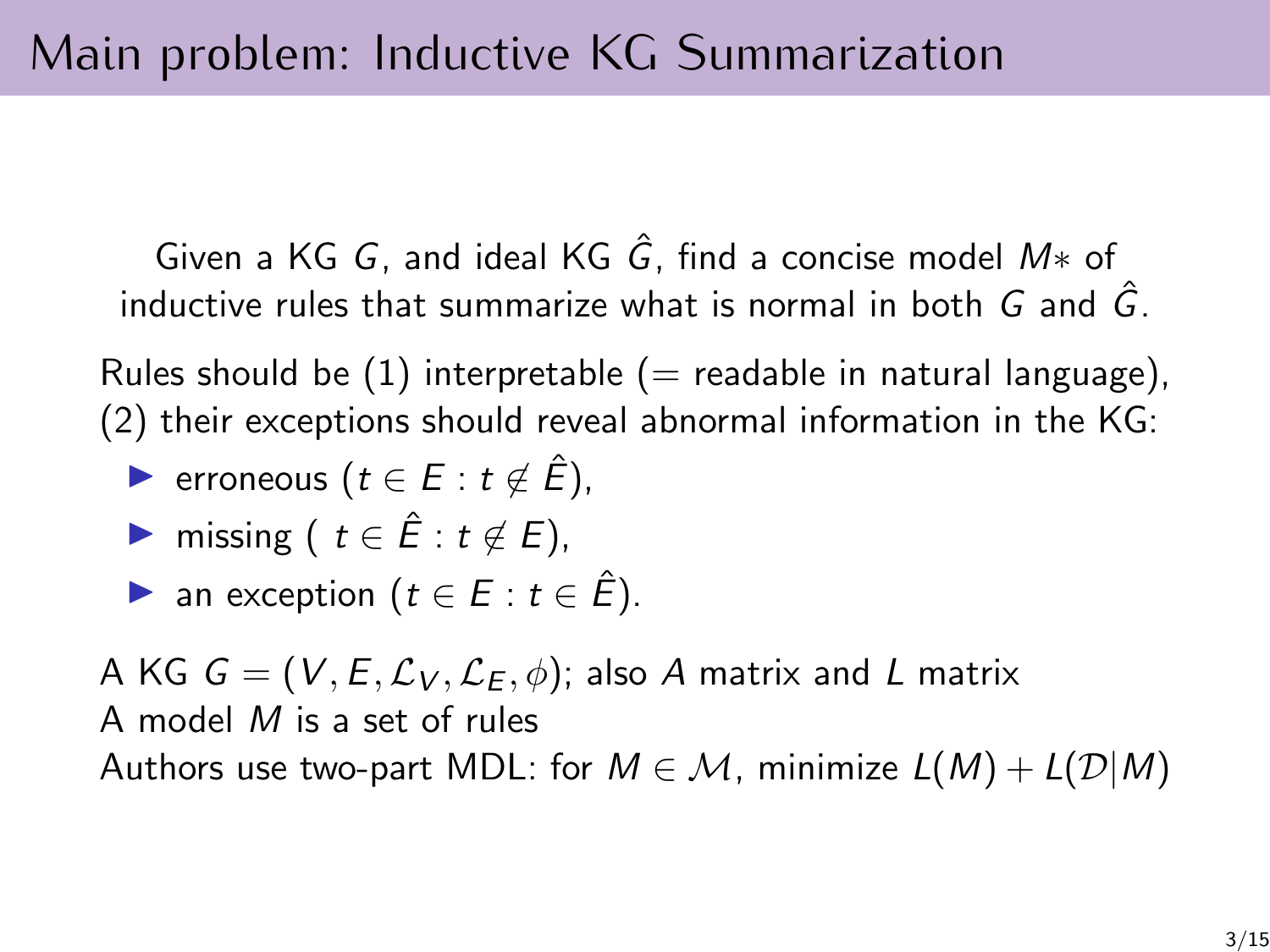### Rules and assertions

Rules are recursive and compositional:  $g = (\mathcal{L}_g, \chi_g)$ 

- $\blacktriangleright$   $\mathcal{L}_{g}$  root (e.g. Book)
- $\triangleright \ \chi_g$  set of children  $\{ (p, \delta, \hat{g}) \}$

e.g. Book, (writtenBy,  $\rightarrow$ , (Author,  $(\emptyset)$ )

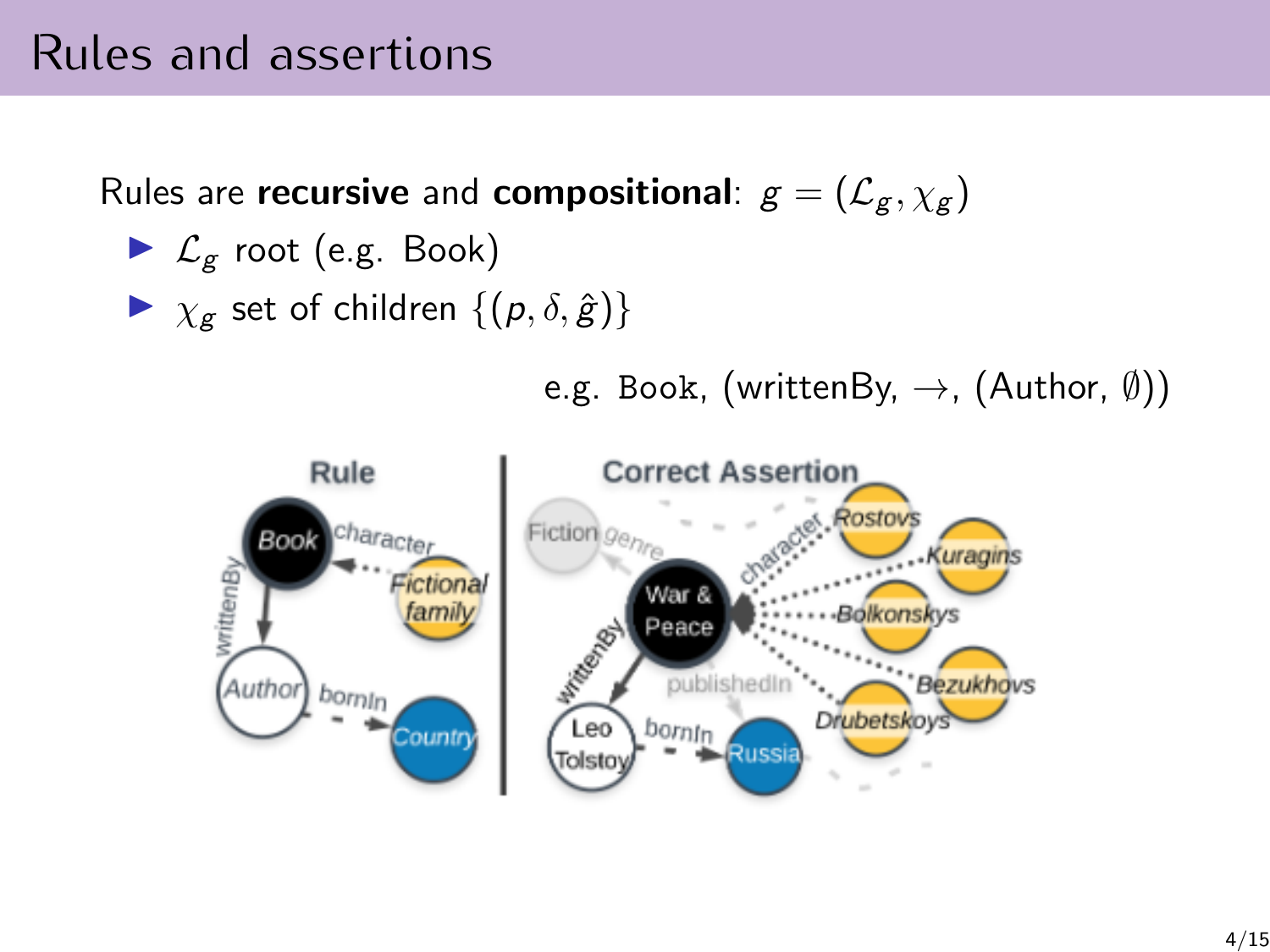### Rules and assertions

Assertions  $a_{\epsilon}$  are subgraphs asserted by rule g

Obtained by traversal with a start node that has  $\mathcal{L}_{g}$  in its label



 $\mathcal{A}^{(\mathcal{g})}=\mathcal{A}^{(\mathcal{g})}_{\mathsf{c}}\cup\mathcal{A}^{(\mathcal{g})}_{\xi}$  $\blacktriangleright$   $\mathcal{A}_c^{(g)}$ : all traversals  $a_g$  matching  $g$ 's syntax (correct)  $\blacktriangleright$   $\mathcal{A}^{(g)}_{\epsilon}$  $\zeta^{(g)}$ : all traversals  $a_g$  not matching  $g$ 's syntax (exceptions)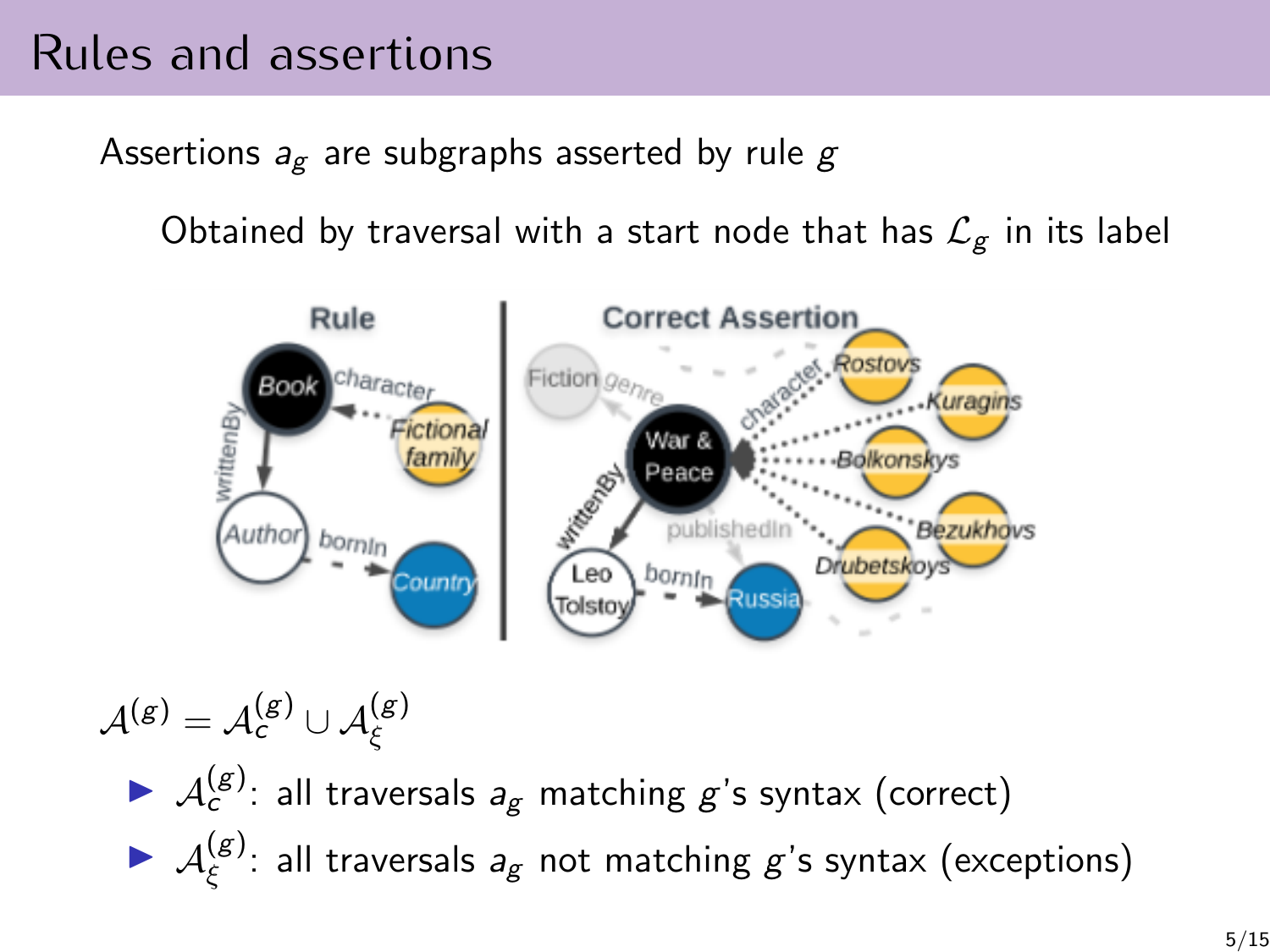Problem 2 (Inductive KG Summarization with MDL). Given KG G, find the model M∗ that minimizes the description length of the graph,

 $M* = \text{argmin}_{M \in M} L(G, M) = \text{argmin}_{M \in M} \{L(M) + L(G|M)\}$ 

- $L(M) = \text{cost of model } M$ ,
- If  $L(G|M) = \text{cost of encoding } G$  with M.

Cost = cost of transmission (in bits) to reconstruct  $G$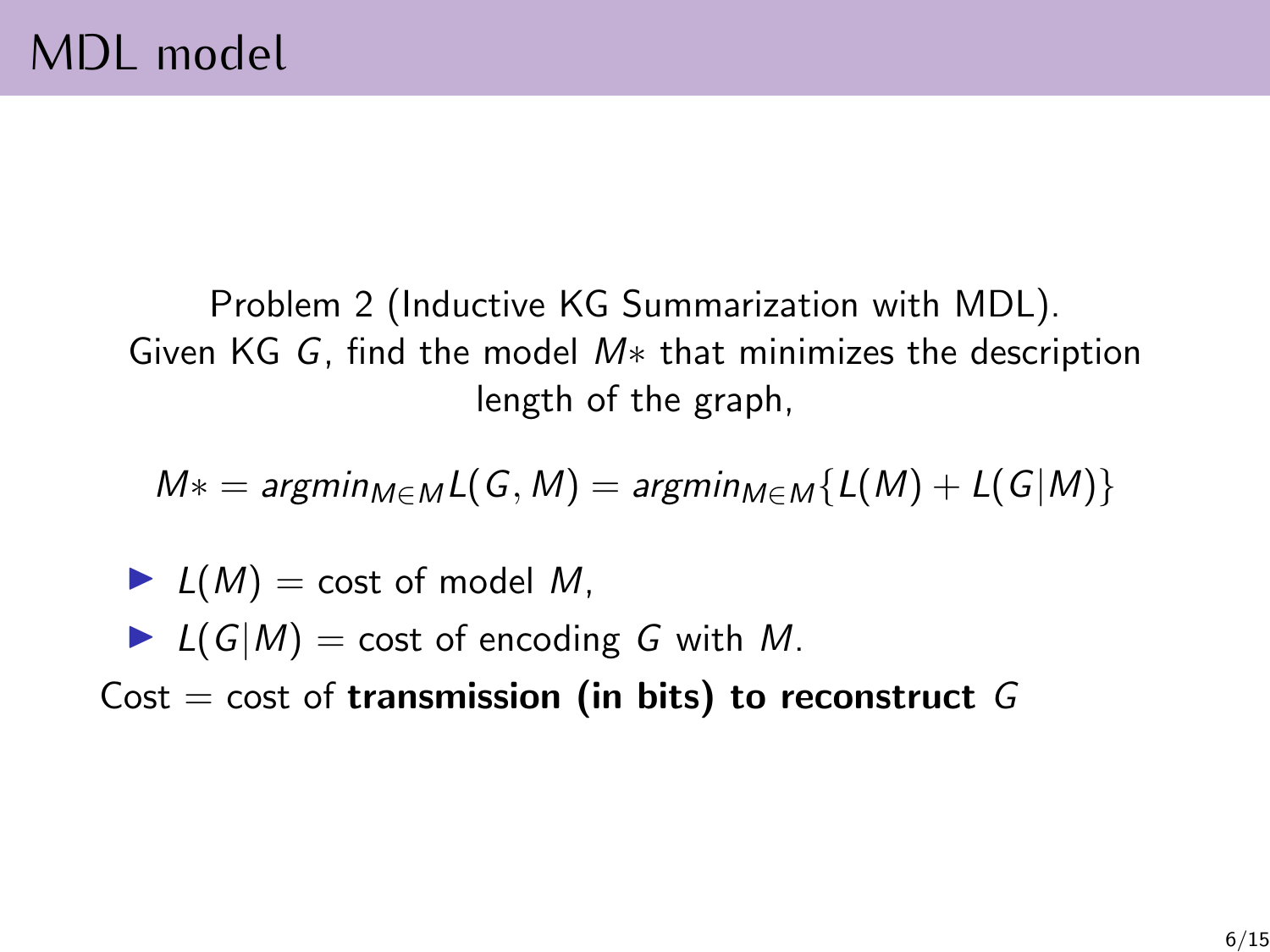## Computing the cost of  $L(M)$

$$
L(M) = log(2 \cdot |\mathcal{L}_V|^2 \cdot \mathcal{L}_E + 1) + \sum_{g \in M} L(g) + L(\mathcal{A}^{(g)})
$$

► 
$$
log(...)
$$
 = number of rules,  $\checkmark$   
\n▶  $L(g)$  = cost of one rule  $(p, \delta, \hat{g})$ ,  $\checkmark$   
\n▶  $L(\mathcal{A}^{(g)})$ : cost of assertions.  $\checkmark$   
\n $L(g) = L(\mathcal{L}_g) + L_N(|\chi_g| + 1) + \sum_{\hat{g} \in \chi_g} -log \frac{n_p}{|E|} + 1 + L(\hat{g})$ 

$$
L(\mathcal{L}_g) = log|\mathcal{L}_V| + \sum_{\ell \in \mathcal{L}_g} -log\frac{n_\ell}{|V|},
$$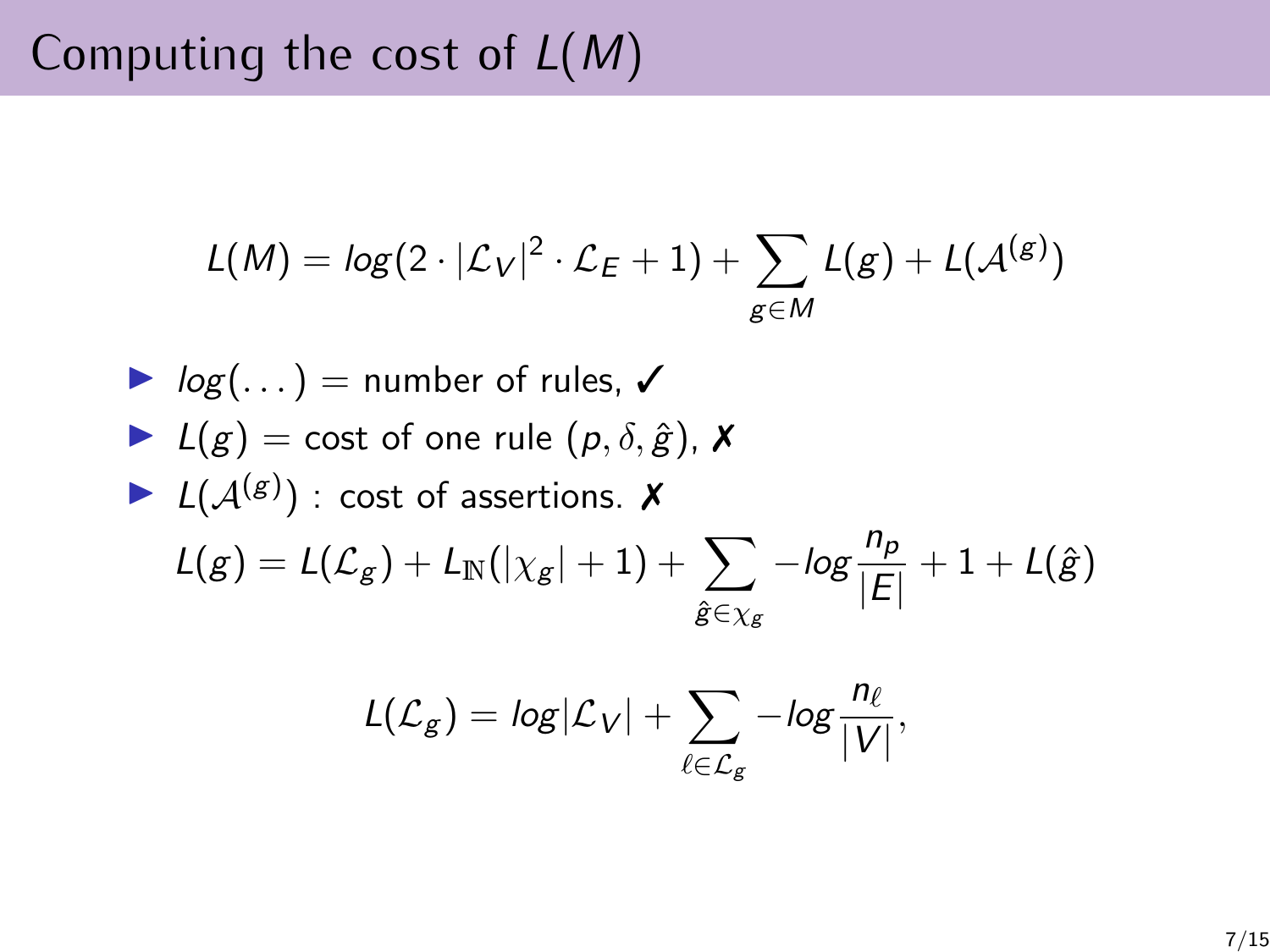Computing the cost of  $L(M)$ 

$$
L(M) = log(2 \cdot |\mathcal{L}_V|^2 \cdot \mathcal{L}_E + 1) + \sum_{g \in M} L(g) + L(\mathcal{A}^{(g)})
$$

\n- $$
log(...)
$$
 = number of rules,  $\checkmark$
\n- $L(g) = \text{cost of one rule } (p, \delta, \hat{g}), \checkmark$
\n- $L(A^{(g)})$ : cost of assertions.  $\checkmark$
\n

$$
\begin{array}{c} L(\mathcal{A}^{(g)})=L(\mathcal{A}^{(g)}_{\varepsilon})+L(\mathcal{A}^{(g)}_{\xi})\\\\L(\mathcal{A}^{(g)}_{\xi})=log|\mathcal{A}^{(g)}|+log\binom{|\mathcal{A}^{(g)}|}{|\mathcal{A}^{(g)}_{\xi}|}\end{array}
$$

$$
L(\mathcal{A}_{c}^{(g)}) = \sum_{a_{g}} L(a_{g}) = \sum_{\hat{g} \in \chi_{g}} log|V| + log\binom{|V| - 1}{|\mathcal{A}_{c}^{(\hat{g})}|} + \sum_{a_{\hat{g}}} L(a_{\hat{g}})
$$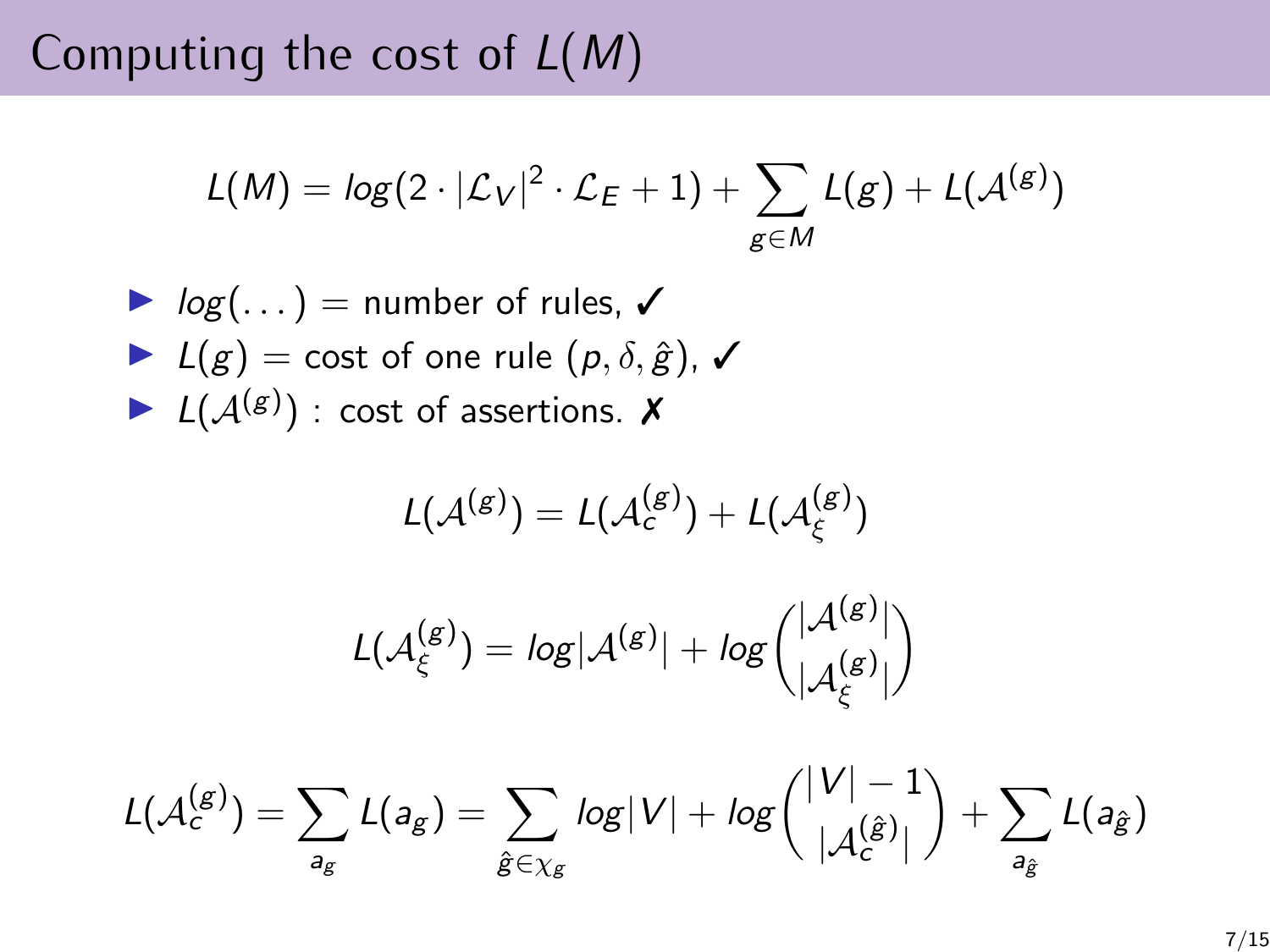$$
L(M) = log(2 \cdot |\mathcal{L}_V|^2 \cdot \mathcal{L}_E + 1) + \sum_{g \in M} L(g) + L(\mathcal{A}^{(g)})
$$

\n- $$
log(...)
$$
 = number of rules,  $\checkmark$
\n- $L(g) = \text{cost of one rule } (p, \delta, \hat{g}), \checkmark$
\n- $L(\mathcal{A}^{(g)})$ : cost of assertions.  $\checkmark$
\n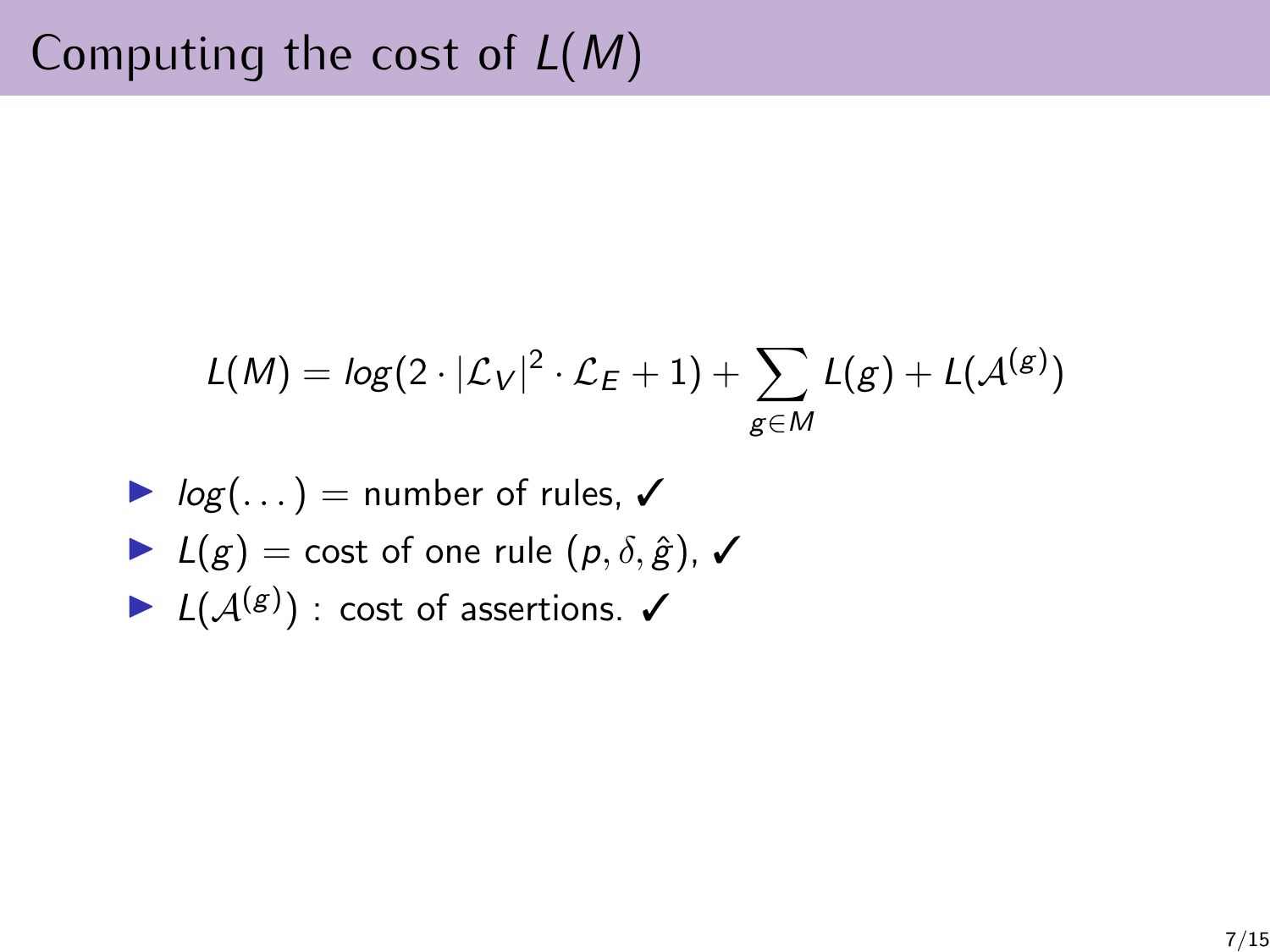# Computing the cost of  $L(G|M)$

 $L, A$ : labels matrix, adjacency matrix  $L_M$ ,  $A_M$ : modelled labels, modelled edges  $L^{-} = L - L_{M}$ ,  $A^{-} = A - A_{M}$ 

Sending what is not modelled:

- $\blacktriangleright$  Unrevealed node labels
- $\blacktriangleright$  Unmodelled edges

$$
L(G|M) = L(L^-) + L(A^-)
$$

With:

$$
L(L^{-}) = log\left(\frac{|\mathcal{L}_V|\cdot|V| - |\mathcal{L}_M|}{|\mathcal{L}|}\right)
$$

$$
L(A^{-}) = log\left(\frac{|\mathcal{L}_E|\cdot|V|^2 - |\mathcal{A}_M|}{|\mathcal{A}|-|}\right)
$$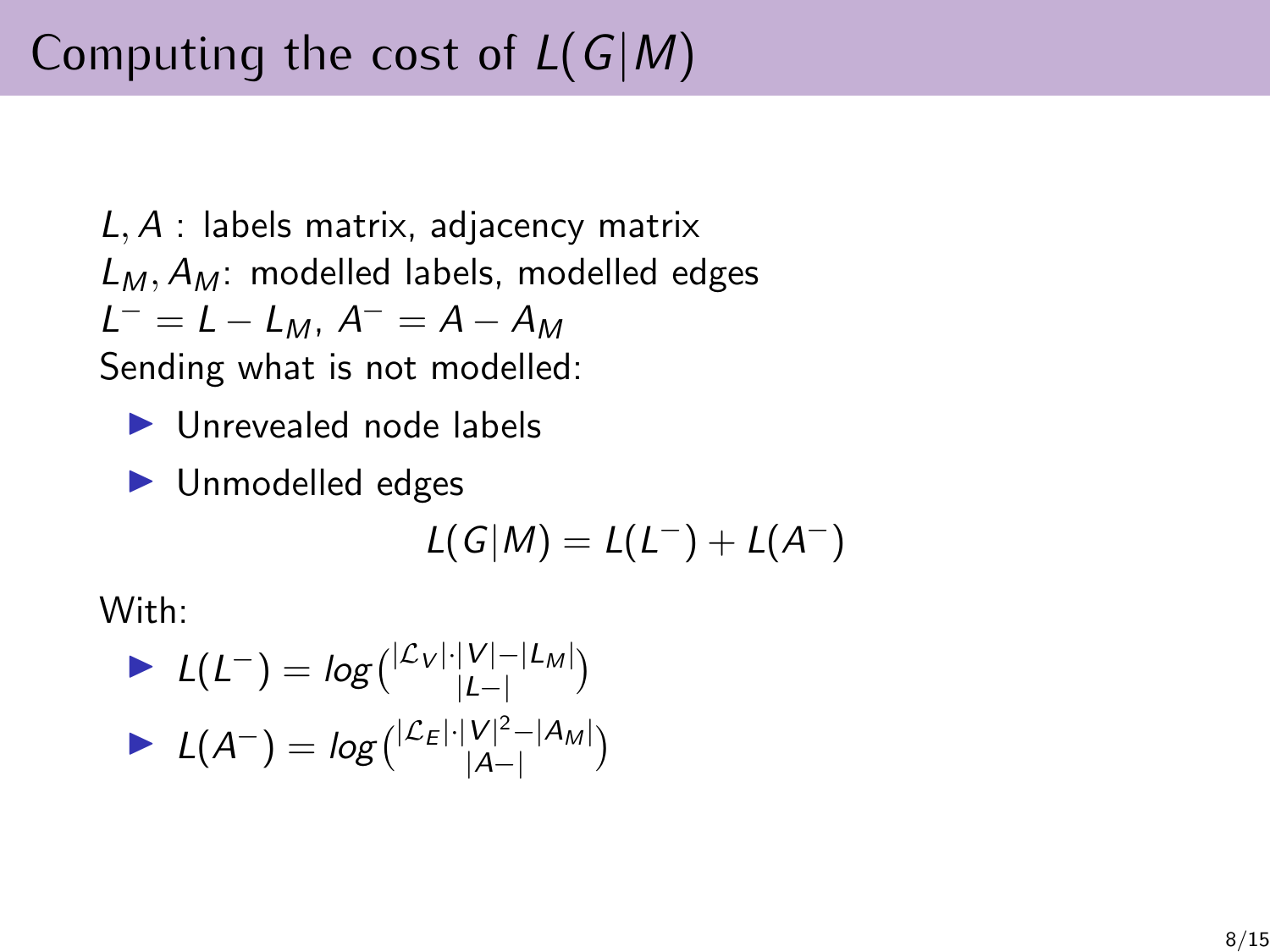### How to find all rules?

Naive approach: enumerate all rules from a set of candidates C

This is terrible! There are  $2^{|C|}$  models to choose from

Contrary to support/confidence-based methods, there are no nice properties of the search space

No anti-monotonicity or (known) exploitable structure

Instead, use compositionality of rules

Start with **atomic rules** (assert one thing) and build up Greedy approach is still costly (quadratic in  $|C|$ )

$$
\Delta L(G|M_0\cup\{g\})=L(G|M_0)-L(G|M_0\cup\{g\})
$$

Rank using ∆L, descending

Constant number of passes on C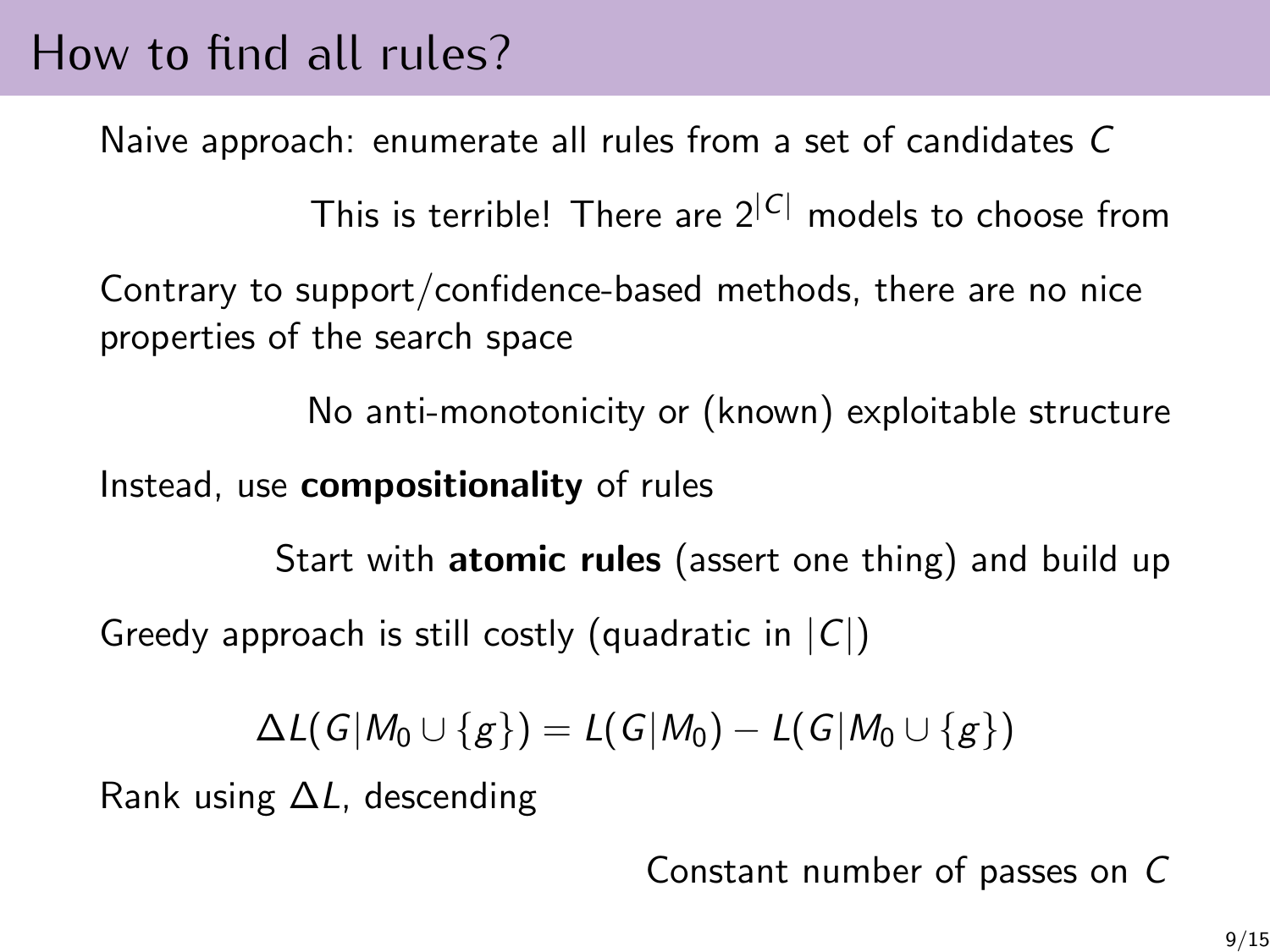## The KGIST algorithm

#### Algorithm 1 KGIST

|    | Input: Knowledge graph G                                                                                                   |
|----|----------------------------------------------------------------------------------------------------------------------------|
|    | <b>Output</b> : A model $M$ , consisting of a set of rules                                                                 |
|    | 1: Read G and generate candidate rules $C$<br>$\triangleright$ § 4.1.1                                                     |
|    | 2: Qualify candidate rules with labels                                                                                     |
|    | 3: Rank all rules $g \in C$ first by $\downarrow \Delta L(G M_0)$ then by $\downarrow  \mathcal{A}_c(g) $ and $\downarrow$ |
|    | $\triangleright$ § 4.1.3, Eq. (12)<br>lexicographic $\mathcal{L}_a$                                                        |
|    | 4: $M \leftarrow \emptyset$                                                                                                |
|    | $\triangleright$ i.e., more rules can be added to M<br>5: while not converged do                                           |
| 6: | for $q \in C$ do                                                                                                           |
| 7: | if $L(G, M \cup \{q\}) < L(G, M)$ then<br>$\triangleright$ § 4.2.1                                                         |
| 8: | $M \leftarrow M \cup \{q\}$                                                                                                |
| 9: | $C \leftarrow C \setminus \{q\}$                                                                                           |
|    | 0: Optionally perform refinements <b>Rm</b> and <b>Rn</b><br>$\triangleright$ § 4.2.2                                      |

Complexity:  $\mathcal{O}(m\phi_{\textit{max}}^2 \cdot \log(m\phi_{\textit{max}}^2))$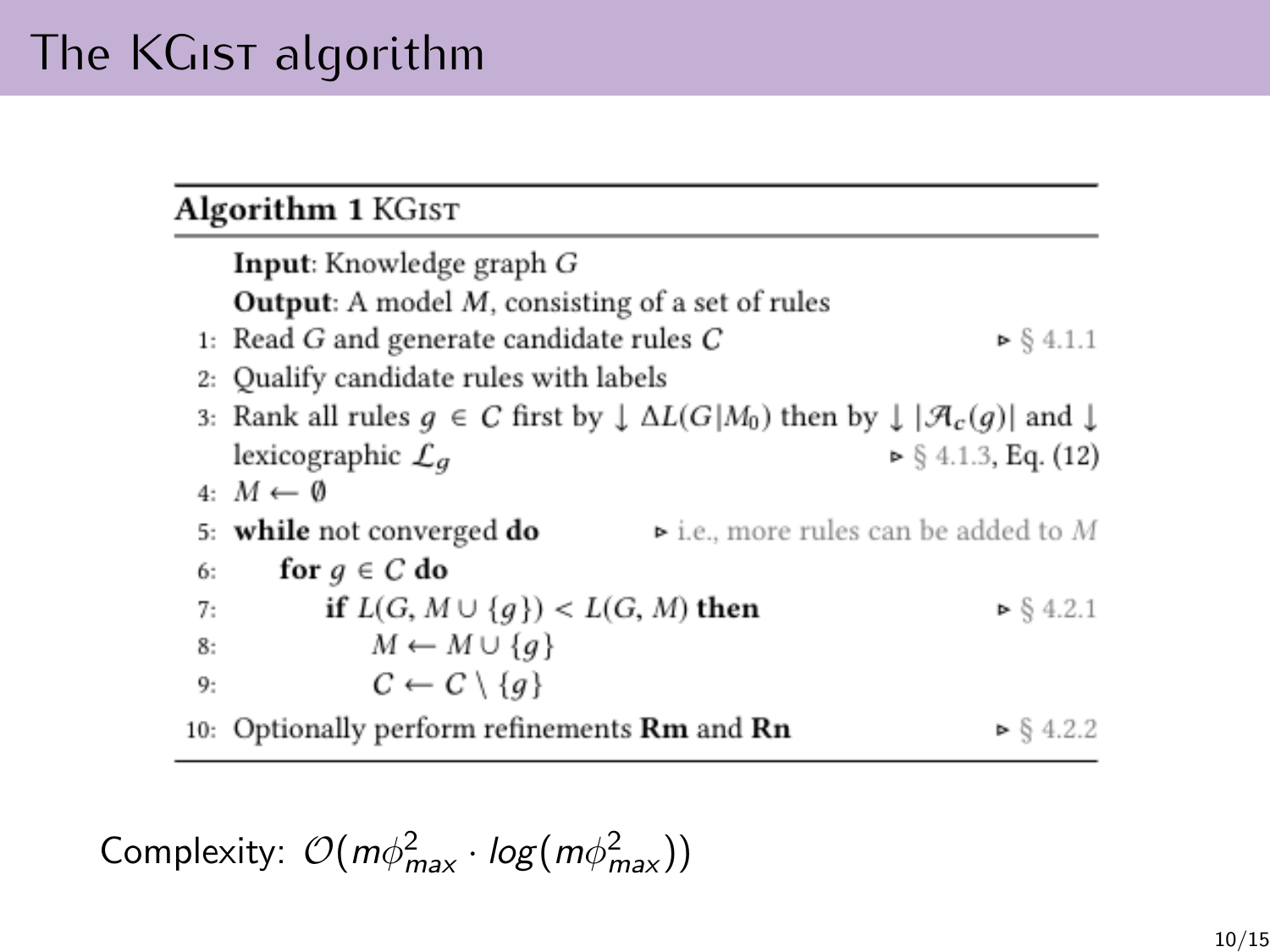### Evaluation

Goal: answer the questions

- 1. Does KGist characterize what is normal? How well can KGIST compress KGs?
- 2. Does KGIST identify what is strange? Can it identify and characterize multiple types of errors?
- 3. Does KGIST identify what is missing?
- 4. Is KGIST scalable?

Table 2: Description of KG datasets: number of nodes, edges, node labels, relations, and average / median labels per node, resp.

|         | $\mathcal{W}'$ | $ \mathcal{E} $ | Lv      | Le I | avg $\phi(\nu)$ | med $\phi(v)$ |
|---------|----------------|-----------------|---------|------|-----------------|---------------|
| NELL    | 46.682         | 231.634         | 266     | 821  | 1.53            |               |
| DBpedia | 976,404        | 2.862.489       | 239     | 504  | 2.72            |               |
| Yago    | 6.349.336      | 12.027.848      | 629,681 | 33   | 3.81            |               |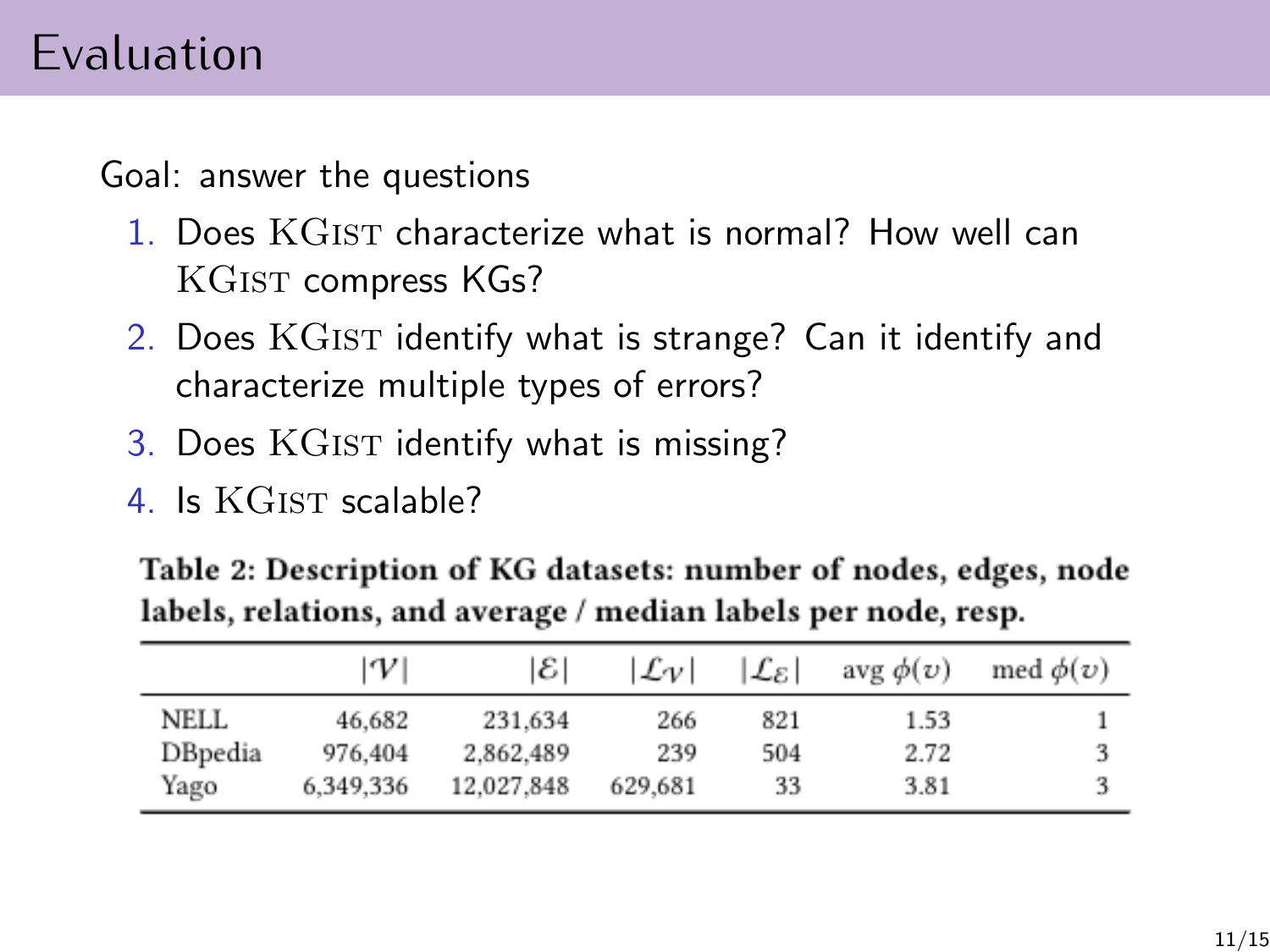# [Q1] What is normal?

**Setup.** Compare compression as compared to an empty model  $M_0$ (i.e. the whole graph is an error)

- Freq: select most often top  $k$  rules that apply (instead of MDL),
- $\triangleright$  Coverage: number of edges explained by the rule
- $\triangleright$  AMIE+ [Fabian's work] does not compress, so report only  $\#$ rules

|                 |                        | Horn rules | Rules of the form $g = (\mathcal{L}_q, \chi_q)$ |          |              |           |         |
|-----------------|------------------------|------------|-------------------------------------------------|----------|--------------|-----------|---------|
| Dataset         | Metric                 | AMIE+      | Freq                                            | Coverage | <b>KGIST</b> | $KGIST+m$ | KGIST+n |
| NELL            | % Bits needed          | N/A        | 191.46%                                         | 192.72%  | 73.88%       | 73.00%    | 63.57%  |
| (6.268.200)     | Edges Explained        | N/A        | 57.33%                                          | 50.12%   | 78.52%       | 78.52%    | 74.67%  |
| bits)           | # Rules                | 32,676     | $top-k$                                         | $top-k$  | 1,115        | 647       | 573     |
| DBpedia         | % Bits needed          | N/A        | 674.51%                                         | 718.22%  | 69.88%       | 69.84%    | 69.77%  |
| (119, 117, 468) | <b>Edges Explained</b> | N/A        | 80.64%                                          | 71.70%   | 89.17%       | 89.17%    | 88.51%  |
| bits)           | # Rules                | $~17$ ]    | $top-k$                                         | $top-k$  | 516          | 505       | 498     |
| Yago            | % Bits needed          | N/A        | 896.33%                                         | 947.64%  | 76.13%       | 75.98%    | 75.04%  |
| (793,027,801    | <b>Edges Explained</b> | N/A        | 86.54%                                          | 83.44%   | 88.40%       | 88.40%    | 85.20%  |
| bits)           | # Rules                | failed     | $top-k$                                         | $top-k$  | 60.298       | 34.331    | 32,670  |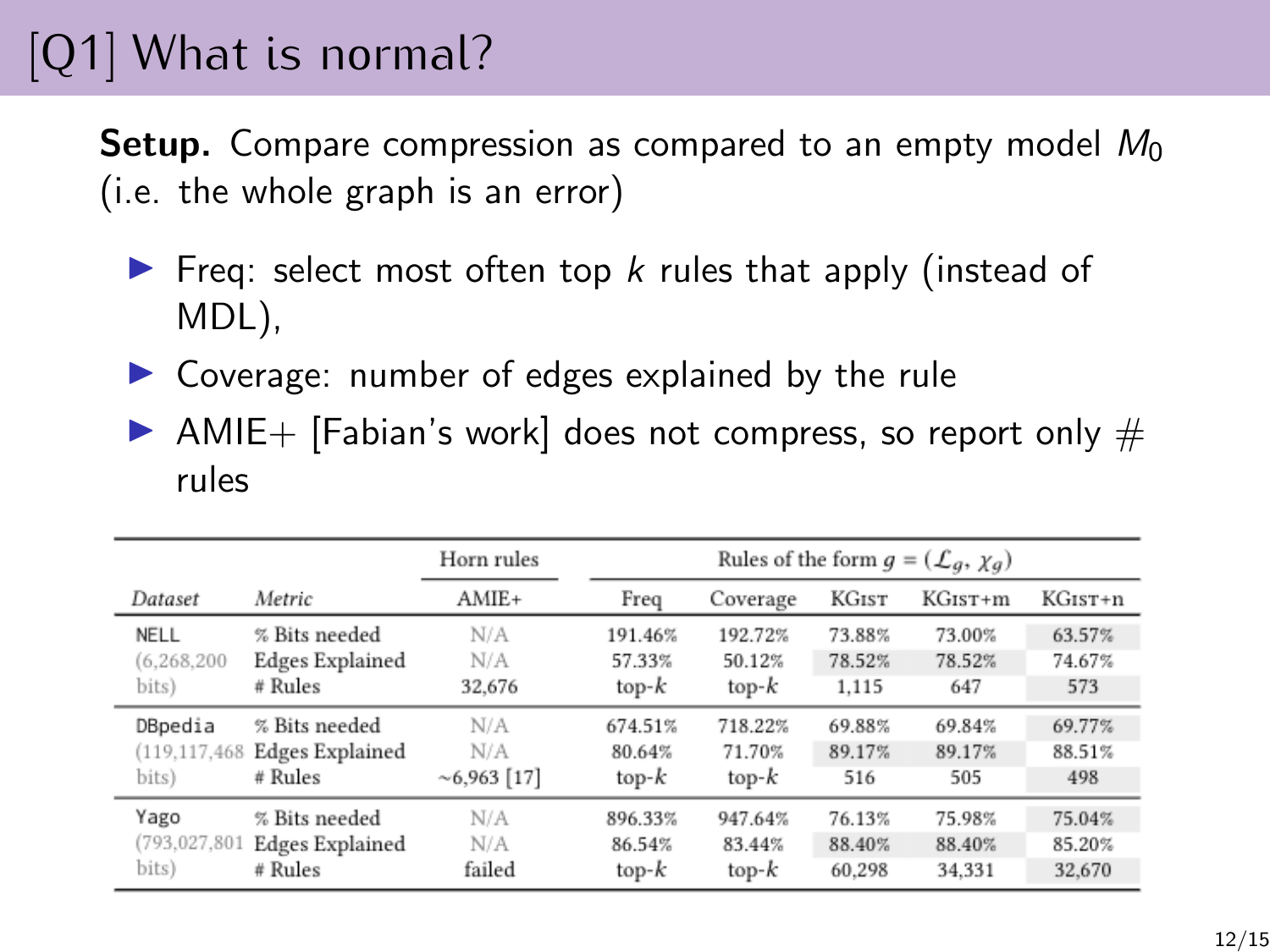# [Q2] What is strange?

### Setup. Missing (A1), superfluous (A2), swapped (A4) labels, erroneous links (A3)

Baselines. KGIST-FREQ, AMIE+, others

|                                     | Supervised                             |                                                                                  |                                                                                  | Unsupervised                                                                     |                                                                                      |                                                                                          |                                                                                                                           |
|-------------------------------------|----------------------------------------|----------------------------------------------------------------------------------|----------------------------------------------------------------------------------|----------------------------------------------------------------------------------|--------------------------------------------------------------------------------------|------------------------------------------------------------------------------------------|---------------------------------------------------------------------------------------------------------------------------|
| Task                                | Metric                                 | ComplEx                                                                          | TransE                                                                           | SDValidate                                                                       | $AMIE+$                                                                              | <b>KGIST FREO</b>                                                                        | $\overline{\text{KGisr+m}}$                                                                                               |
| All<br>anomalies                    | <b>AUC</b><br>P@100<br>R@100<br>F1@100 | $0.5508 \pm 0.02$<br>$0.4820 \pm 0.05$<br>$0.0087 \pm 0.00$<br>$0.0172 \pm 0.00$ | $0.5779 \pm 0.04$<br>$0.7040 \pm 0.06$<br>$0.0126 \pm 0.00$<br>$0.0247 \pm 0.00$ | $0.4996 \pm 0.00$<br>$0.5100 \pm 0.04$<br>$0.0092 \pm 0.00$<br>$0.0181 \pm 0.00$ | $0.4871 \pm 0.04$<br>$0.3980 \pm 0.07$<br>$0.0072 \pm 0.00$<br>$0.0141 \pm 0.00$     | $0.5739 \pm 0.01$<br>$0.6816 \pm 0.10$<br>$0.0126 \pm 0.00$<br>$0.0247 \pm 0.01$         | $0.6052 \pm 0.03$ <sup>*</sup><br>$0.7419 \pm 0.07$ <sup>*</sup><br>$0.0139 \pm 0.00^*$<br>$0.0273 \pm 0.01$ <sup>*</sup> |
| A1 missing<br>labels                | <b>AUC</b><br>P@100<br>R@100<br>F1@100 | $0.5842 \pm 0.04$<br>$0.2640 \pm 0.05$<br>$0.0119 \pm 0.00$<br>$0.0227 \pm 0.01$ | $0.6021 \pm 0.06$<br>$0.4280 \pm 0.15$<br>$0.0181 \pm 0.01$<br>$0.0346 \pm 0.01$ | $0.4997 \pm 0.00$<br>$0.3040 \pm 0.06$<br>$0.0134 \pm 0.00$<br>$0.0257 \pm 0.01$ | $0.4409 \pm 0.06$<br>$0.1200 \pm 0.05$<br>$0.0057 \pm 0.00$<br>$0.0109 \pm 0.01$     | $0.5149 \pm 0.02$<br>$0.4067 \pm 0.11$<br>$0.0199 \pm 0.01$<br>$0.0377 \pm 0.01$         | $0.6076 \pm 0.03^*$<br>$0.4759 \pm 0.05$ <sup>*</sup><br>$0.0244 \pm 0.01$ <sup>*</sup><br>$0.0463 \pm 0.02^*$            |
| A2<br>superfluous<br>labels         | AUC.<br>P@100<br>R@100<br>F1@100       | $0.5502 \pm 0.02$<br>$0.1780 \pm 0.05$<br>$0.0122 \pm 0.00$<br>$0.0229 \pm 0.00$ | $0.5659 \pm 0.03$<br>$0.3160 \pm 0.16$<br>$0.0219 \pm 0.01$<br>$0.0408 \pm 0.02$ | $0.4989 \pm 0.01$<br>$0.2160 \pm 0.07$<br>$0.0152 \pm 0.00$<br>$0.0283 \pm 0.01$ | $0.4946 \pm 0.03$<br>$0.1040 \pm 0.09$<br>$0.0070 \pm 0.01$<br>$0.0131 \pm 0.01$     | $0.4997 \pm 0.04$<br>$0.2081 \pm 0.06$<br>$0.0169 \pm 0.01$<br>$0.0311 \pm 0.01$         | $0.5115 \pm 0.03$<br>$0.2485 \pm 0.09$<br>$0.0175 \pm 0.01$<br>$0.0326 \pm 0.01$                                          |
| A3<br>erroneous<br>links            | AUC.<br>P@100<br>R@100<br>F1@100       | $0.2495 + 0.03$<br>$0.1020 \pm 0.04$<br>$0.0374 \pm 0.02$<br>$0.0548 \pm 0.02$   | $0.4126 \pm 0.08$<br>$0.0020 \pm 0.00$<br>$0.0007 \pm 0.00$<br>$0.0011 \pm 0.00$ | $0.4966 \pm 0.01$<br>$0.0480 \pm 0.02$<br>$0.0176 \pm 0.01$<br>$0.0257 \pm 0.01$ | $0.8902 + 0.08$<br>$0.1860 \pm 0.08^*$<br>$0.0679 \pm 0.03^*$<br>$0.0995 \pm 0.05^*$ | $0.7383 + 0.00$<br>$0.0131 \pm 0.01$<br>$0.0051 \pm 0.01$<br>$0.0074 \pm 0.01$           | $0.8423 + 0.00$<br>$0.0137 \pm 0.01$<br>$0.0052 \pm 0.01$<br>$0.0075 \pm 0.01$                                            |
| A <sub>4</sub><br>swapped<br>labels | <b>AUC</b><br>P@100<br>R@100<br>F1@100 | $0.5369 \pm 0.03$<br>$0.2160 \pm 0.08$<br>$0.0136 \pm 0.00$<br>$0.0256 \pm 0.01$ | $0.5527 \pm 0.02$<br>$0.4200 \pm 0.09$<br>$0.0269 \pm 0.01$<br>$0.0505 \pm 0.01$ | $0.4991 \pm 0.00$<br>$0.2080 \pm 0.08$<br>$0.0128 \pm 0.00$<br>$0.0241 \pm 0.01$ | $0.4891 \pm 0.03$<br>$0.1240 \pm 0.06$<br>$0.0079 \pm 0.00$<br>$0.0148 \pm 0.01$     | $0.6904 \pm 0.01^*$<br>$0.5360 \pm 0.15^*$<br>$0.0379 \pm 0.01^*$<br>$0.0705 \pm 0.01^*$ | $0.6633 \pm 0.07$<br>$0.4768 \pm 0.10$<br>$0.0320 \pm 0.01$<br>$0.0599 \pm 0.01$                                          |
| Avg rank                            |                                        | 4.10                                                                             | 2.90                                                                             | 4.15                                                                             | 5.00                                                                                 | 2.90                                                                                     | 1.95                                                                                                                      |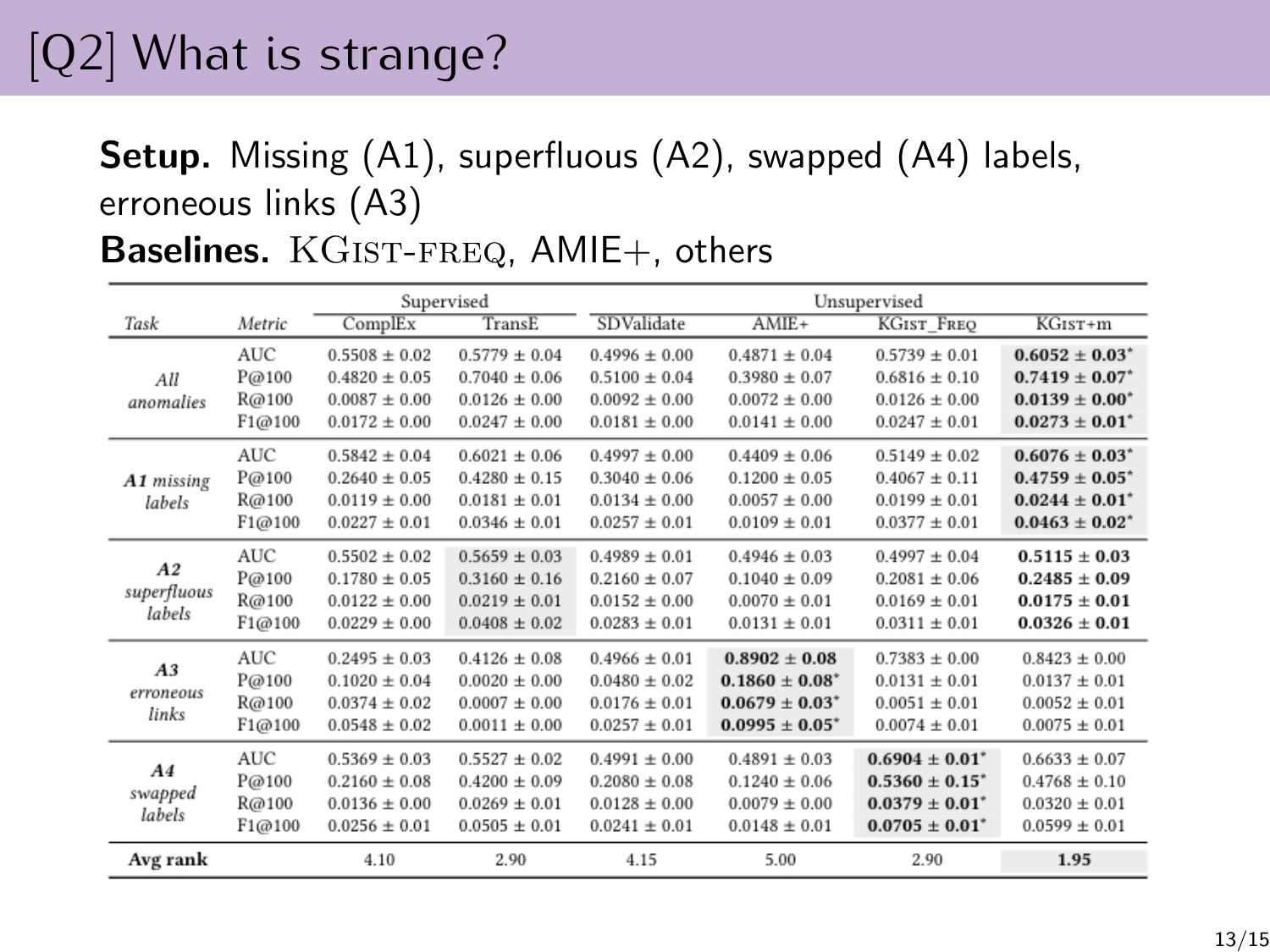Assume PCA, removes  $q\%$  nodes from  $G$ , identify  $\mathcal{A}(\mathcal{E})$ ξ

#### Baselines.

#### Metrics.

|         |        |     | Supervised        |                   | Unsupervised      |  |  |
|---------|--------|-----|-------------------|-------------------|-------------------|--|--|
| Dataset | Metric | LP  | AMIE+C $[16]$     | Freq              | KGIST             |  |  |
| NELL    | R      | N/A | $0.6587 \pm 0.03$ | $0.4589 \pm 0.02$ | $0.7598 \pm 0.02$ |  |  |
|         | $R_I$  | N/A | N/A               | $0.3924 \pm 0.02$ | $0.6636 \pm 0.01$ |  |  |
| DBpedia | R      | N/A | $0.8187 \pm 0.01$ | $0.8049 \pm 0.01$ | $0.9288 \pm 0.00$ |  |  |
|         | $R_L$  | N/A | N/A               | $0.7839 \pm 0.01$ | $0.9179 \pm 0.00$ |  |  |